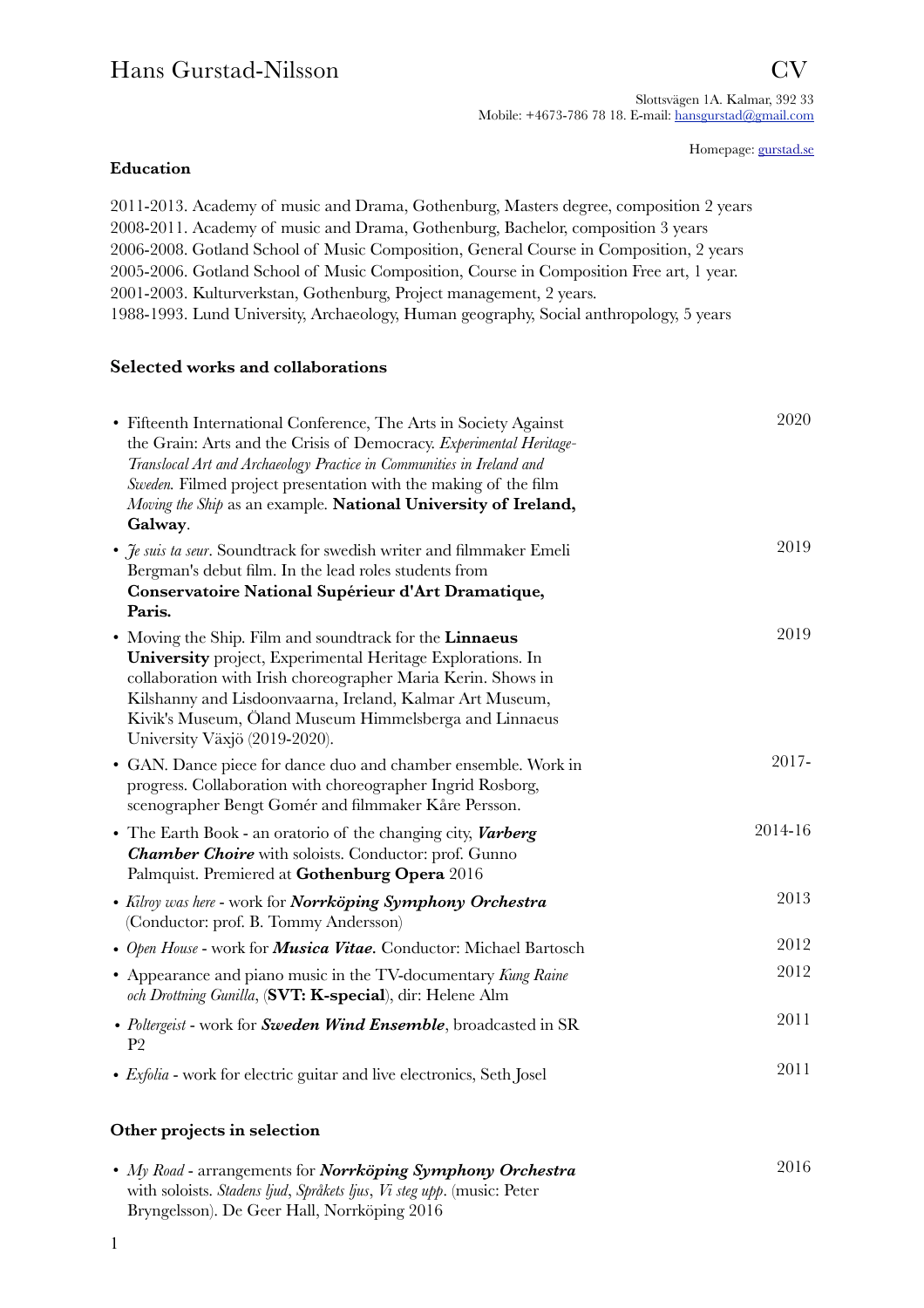| • Percussionist in <i>Music for materials</i> , Byteatern, Kalmar                                                                                                                                   | 1997    |
|-----------------------------------------------------------------------------------------------------------------------------------------------------------------------------------------------------|---------|
| • Appearance and percussionist in the TV-documentary Sound of glass<br>(music: Peter Bryngelsson)                                                                                                   | 1996    |
| • Guitarist in the ten piece guitar orchestra <i>Guitarsis</i> and the<br>progressive group <i>Triangulus</i> , under the direction of Peter<br>Bryngelsson. Tours and appearances in SVT and SR P3 | 1986-90 |
| • Music for Swedish Radio, <i>Viskningar och vrål</i> SR P3. Producer:<br>Marianne Greip                                                                                                            | 1987-88 |
| Published texts on music                                                                                                                                                                            |         |
| • Musical diversity is something to enjoy. Debate answer in $SVD$ .<br>2017 07 24                                                                                                                   | 2017    |
| • Kilroy was here, Memory of the Forgetfulness - an Archaeological<br>Perspective, Nutida Musik nr 3/2013-14.                                                                                       | 2014    |
| • Music and memory - The heartfelt experiment, Master thesis,<br>Academy of music and Drama, Gothenburg                                                                                             | 2013    |
| • Künstler, rede nicht - Narrative and transcendence in<br>contemporary art music, <i>Bachelor thesis</i> , Academy of music and<br>Drama, Gothenburg                                               | 2011    |

#### **Grants**

| • Working grant, Region Kalmar county | 2021 |
|---------------------------------------|------|
| • Swedish Society of Composers-grant  | 2020 |
| • Working grant, Region Kalmar county | 2015 |
| • Cortona-grant, $\text{FST}$         | 2014 |
| • Swedish Society of Composers-grant  | 2013 |
| • Grant, Adlerbertska foundation      | 2012 |

#### **Commissions, memberships etc.**

| • Board member, <i>Experimental Heritage</i> , <i>Linnaeus University</i> | 2020-     |
|---------------------------------------------------------------------------|-----------|
| • Board member, concert arr. society Scenbrottet                          | 2019-     |
| • Critic and author in the journal <i>Nutida musik</i>                    | 2013-2016 |
| • Member of Swedish Society of Composers (FST)                            | 2013-     |
| • Member of STIM                                                          | 1986-     |
| • Holder of F-tax                                                         | 2016-     |

#### **Artist statement**

My approach to music and composition is colored by my professional background as an archeologist. To compose is to handle a historically charged material. I think of the music as a cultural layer full of memories: fragments of historical style ideals and rhetorical patterns. For me the joy and challenge of composing lies in deriving new forms and new meaning from these layers, to discover the unexpected or the entirely new. My main fields of interest are music drama, orchestral music and chamber music.